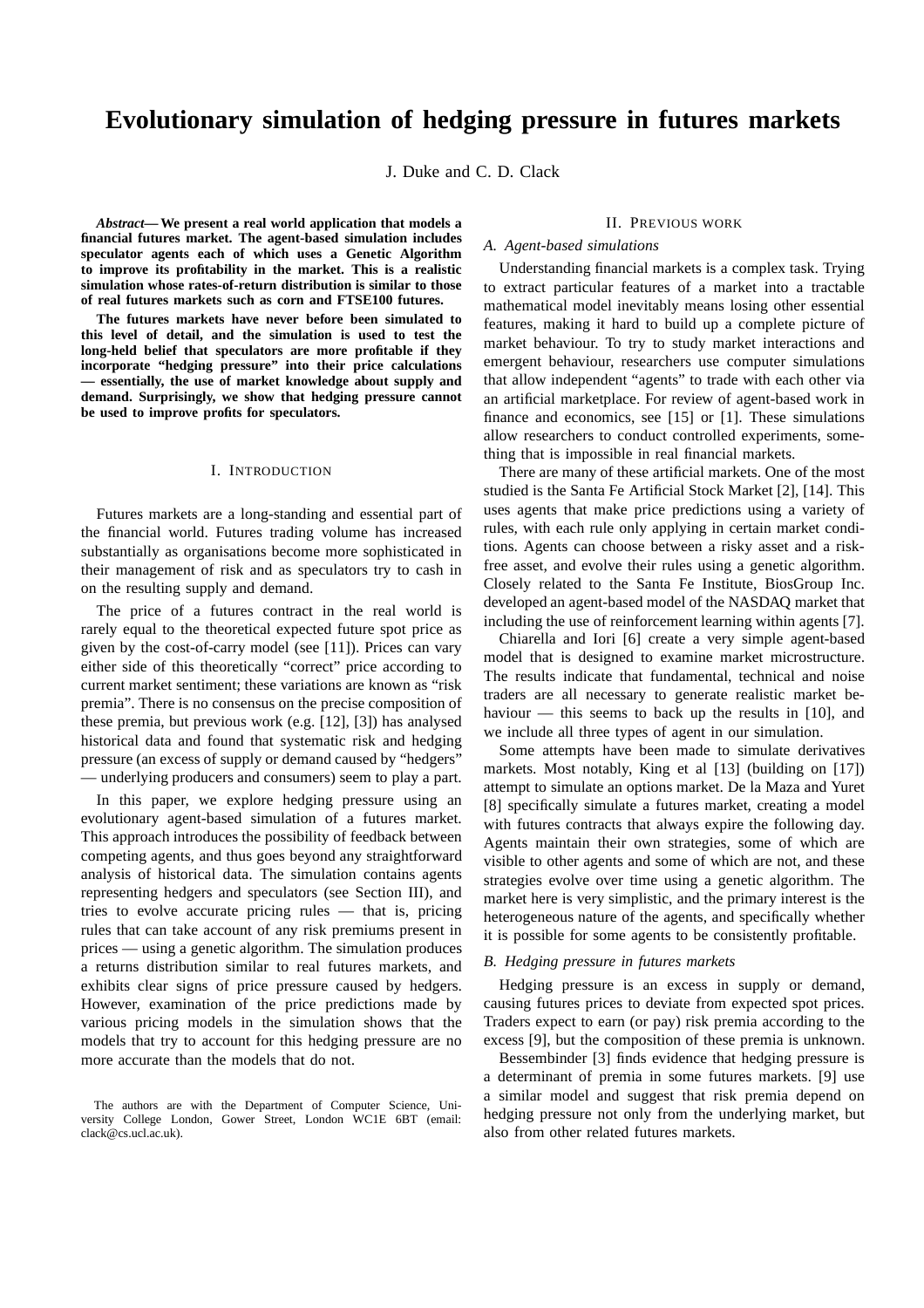These studies rely on straightforward mathematical analysis of historical futures returns. The results suggest that taking hedging pressure into account on a day-to-day basis could lead to better price predictions and hence greater profit for speculators. However, exploring the effects of hedging pressure in day-to-day trading is not possible by analysing historical data: the only available data detailing the proportion of hedgers in futures markets are of weekly granularity, and only cover U.S. markets<sup>1</sup>. In addition, if a large proportion of speculators were to make predictions, and thus trades, while accounting for hedging pressure, it is possible that any hedging pressure effects would be reduced, or disappear altogether.

In order to explore hedging pressure in more detail we have therefore attempted to create an agent-based simulation of a futures market, containing agents representing both hedgers and speculators. The simulation will allow us to examine the effect of hedging pressure on daily price predictions, made without hindsight, and also to see if price feedback from interactions between traders would negate any advantage that accounting for hedging pressure may yield. This information would be of help to the many speculators who make regular updates to their positions and are constantly engaged in an "arms race" to gain more knowledge of the market than their rivals. These speculators often use models that build up a view of the market from many different factors, and if hedging pressure could be shown to be a useful addition to any such model, then even weekly updates on hedger numbers would be of value.

#### III. FUTURES CONTRACTS

Futures are an example of a financial instrument known as a *derivative*, whose value is derived from an underlying asset. A *futures contract* (or "future") is a contract, traded on a futures exchange, to buy or sell that underlying asset at a certain date in the future, at an agreed price<sup>2</sup>.

Futures originated as a mechanism for producers to lock down a price for the future sale of goods that they had not yet produced; and likewise for consumers to lock down a price for goods that they intended to buy in the future. So, for example, a wheat farmer can decide how much to plant without worrying that a shift in wheat prices will leave him out of pocket or unable to sell; and a miller can guarantee a supply of wheat and remove worries that changing prices will leave him unable to afford the quantity he requires.

A future can therefore be used to reduce *risk* for one or both parties in the contract; a process known as *hedging*. Hedging creates demand to buy and sell futures contracts, which allows traders known as *speculators* to take positions in the futures market with no intention of ever buying or selling the underlying asset—they hope to profit by taking on the risk offloaded by the hedgers.

## *A. Pricing futures: the cost-of-carry model*

The simplest model of futures pricing is called the *cost-ofcarry model* (see [11]). This model states that a future should be priced so as to prevent profitable arbitrage opportunities. For example, it would be possible for a trader to buy the underlying asset now, and also take out a futures contract agreeing to sell that asset at a particular price at some point in the future. The price on the futures contract should therefore reflect the cost of buying the asset and and storing it until the expiry of the future, else a trader could lock in a guaranteed profit. (Agreeing to sell the underlying asset is known as taking a *short* position; an agreement to buy the underlying asset is known as a *long* position.)

#### *B. Futures in the real world*

*1) Risk premiums and futures speculation:* In the real world, futures prices do not follow the theoretical prices of the cost-of-carry model. The time gap between the buying or selling of a contract and the expiry of that contract introduces uncertainty. This uncertainty means that futures prices include so-called *risk premiums*, which depend on the current market sentiment. For example, if the market is unsure about the future availability of the underlying asset, there will be more demand for long futures contracts as manufacturers try to guarantee their future supply. This demand drives up futures prices. Speculators try to anticipate this market sentiment, taking out long futures positions in the hope of profiting from the rising prices.

Speculators use many different strategies to try to predict price movements: some rely on mathematical (or *technical*) analysis of price series; some look at real-world data such as levels of employment or interest rates (known as *fundamentals*); many use a combination of the two.

*2) Types of traders in real markets:* In most real futures markets, speculators outnumber hedgers. The Commodity Futures Trading Commission publishes weekly surveys of the nature of every trader holding a position in any U.S. futures market. Traders are classified as commercial (i.e. hedgers traders with real interest in buying or selling the underlying asset) or non-commercial (i.e. speculators). For an in-depth study of the way futures traders behave, see [18].

*3) Futures trading:* In a real futures market, contracts with various different expiry dates will be available for trading. However, at any particular time, most of the trading volume will be in only one of those contracts; usually, the contract that is closest to expiry. As the expiry date of that contract approaches, speculators and other traders who do not wish to hold their positions until expiry will get out of those positions, and take up similar positions in the nextnearest contract. This movement from one contract to another is known as "rolling".

*4) Back-adjustment:* For technical pricing models, traders need a continuous historical price series, without needing to account for the fact that the prices are for different futures contracts and thus not directly comparable. They therefore transform the prices by a process called *back-adjustment*.

<sup>&</sup>lt;sup>1</sup>The Commodity Futures Trading Commission's weekly Commitment of Traders reports.

<sup>&</sup>lt;sup>2</sup>Futures are specifically those contracts traded on a futures exchange; any other agreement between two parties to buy or sell at some point in the future is called a *forward* contract.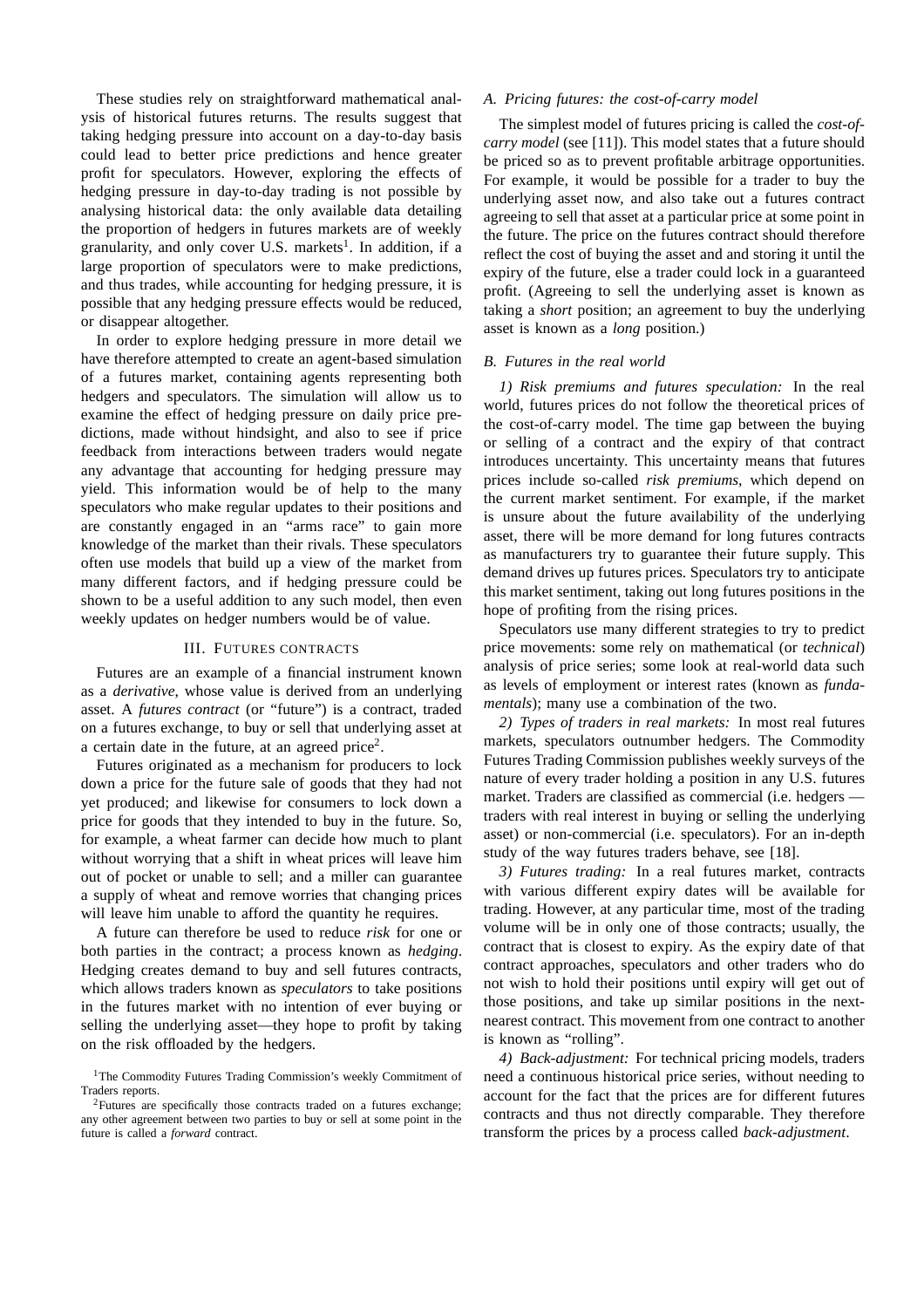Going backwards in time, at the point of "rolling over" the price difference between the old and new contract is calculated. This adjustment is then added to all the prices for the previous contract. This process then continues with the adjustment being accumulated with each contract, i.e. the difference between the two contracts on the next roll day is added to the current adjustment, and then that is applied to all prices from that day backwards, and so on, to the beginning of the price series.

*5) Orders:* A real market usually allows many different types of order to be placed. The most commonly used orders are called limit orders and market orders.

A limit order is an order where a trader can specify a "limit" price, and know that the order will only be executed if the execution price is at least as good as that limit price. Limit orders also have a "size", specifying the number of contracts offered or desired at that price. Limit orders to buy are called *bids*: limit orders to sell are known as *asks*.

Limit orders are stored by a mechanism known as an *order book*. The order book keeps track of all limit orders placed, ordered by how competitive the prices are. This puts the highest bids and the lowest asks at the "top" of the order book. The highest bid at any time is known as the "current bid", and the lowest ask is the "current ask". A limit order will expire, i.e. be removed from the order book, after a set length of time if it has not been executed.

A market order is an order to be executed immediately, at whatever price is currently available; in other words, the order will be matched against the limit orders currently stored in the order book. If a trader places a sell (or buy) market order of a size greater than the size of the current bid (or ask), then the order book will continue matching against the bids (or asks) until the market order has been filled or until there are no more bids (or asks) remaining.

## IV. HEDGING PRESSURE IN AN AGENT-BASED SIMULATION

#### *A. The simulation*

The simulated futures market contains agents representing both hedgers and speculators (as in [4]), as well as "noise" agents that represent traders with no firm strategy and that help to provide liquidity<sup>3</sup>. There is no intent to simulate any specific real-world market. Rather, the simulation is merely a generic futures market; the actual underlying asset is unimportant for the purpose of this work.

*1) Timesteps:* The simulation runs over a series of discrete timesteps; each timestep can be thought of as representing one "day". To avoid having to simulate a market in the underlying asset, the spot price (i.e. the price of the underlying asset for immediate delivery) begins at a particular value and is adjusted at each timestep by adding small random quantity drawn from a normal distribution with low variance.

 $3[10]$  and [6] also suggest that such agents help to generate realistic market behaviour.

*2) Hedgers:* Hedger agents are either *long* or *short*, and only take positions on that side of the market. They place orders at random intervals, with some hedgers trading more frequently than others, and buy or sell a fixed quantity in each trade. They always hold their positions to the expiry of a contract, because they are in the market with the intention of making or taking delivery of the underlying.

*3) Speculators and pricing models:* Speculator agents make price predictions using a weighted average of the prices predicted by four simple pricing models, and make trades based on those predictions. The four models are: a simple technical strategy (linear extrapolation); the standard costof-carry model; the technical strategy with an adjustment made to account for the number of hedgers in the market; and the cost-of-carry model with the same adjustment. The adjustment assumes that when long hedgers are in the majority, the price will be driven higher, while a majority of short hedgers will push the price lower; in other words, it attempts to account for hedging pressure.

The total number of hedgers in the market is constant, but the number of long and short hedgers varies throughout the simulation, with either long or short hedgers always in the majority. A speculator always has up-to-date knowledge of these numbers, but not of trades made or positions held.

*4) Market microstructure and futures contracts:* Agents can place limit and market orders. Limit orders are stored in an order book. Each agent has a level above (below) their predictions at which they are willing to place market orders to sell (buy). If the current bid (ask) is below (above) this price, then the agent will instead place a limit order at that price. This methodology is taken from [6].

## *5) Rules and Evolution:*

*Agent rules:* Each speculator agent forms price predictions by using a set of rules that match market conditions to combinations of their four pricing models. These rules are loosely based on those used in the Santa Fe Artificial Stock Market [2]. The state of the market at any time is characterised using a set of seven true-or-false statements:

- 1) Current futures price  $>$  5-day moving average
- 2) Current futures price  $> 10$ -day moving average
- 3) Current futures price  $> 100$ -day moving average
- 4) Current futures price  $>$  500-day moving average
- 5) 5-day moving average futures price  $> 10$ -day moving average
- 6) 10-day moving average futures price  $> 100$ -day moving average
- 7) Current futures price > expected future spot price according to cost-of-carry model

At each timestep, a seven-bit binary string is generated summarising the current market state, with a 1 for a true condition and 0 for a false condition. For example, the string 1000000 would mean the current price must be above the 5-day average but below all other longer-term averages, suggesting a sharp recent increase in the futures price.

Some combinations of bits can never occur. For example, if the current price is below the 5-day average but above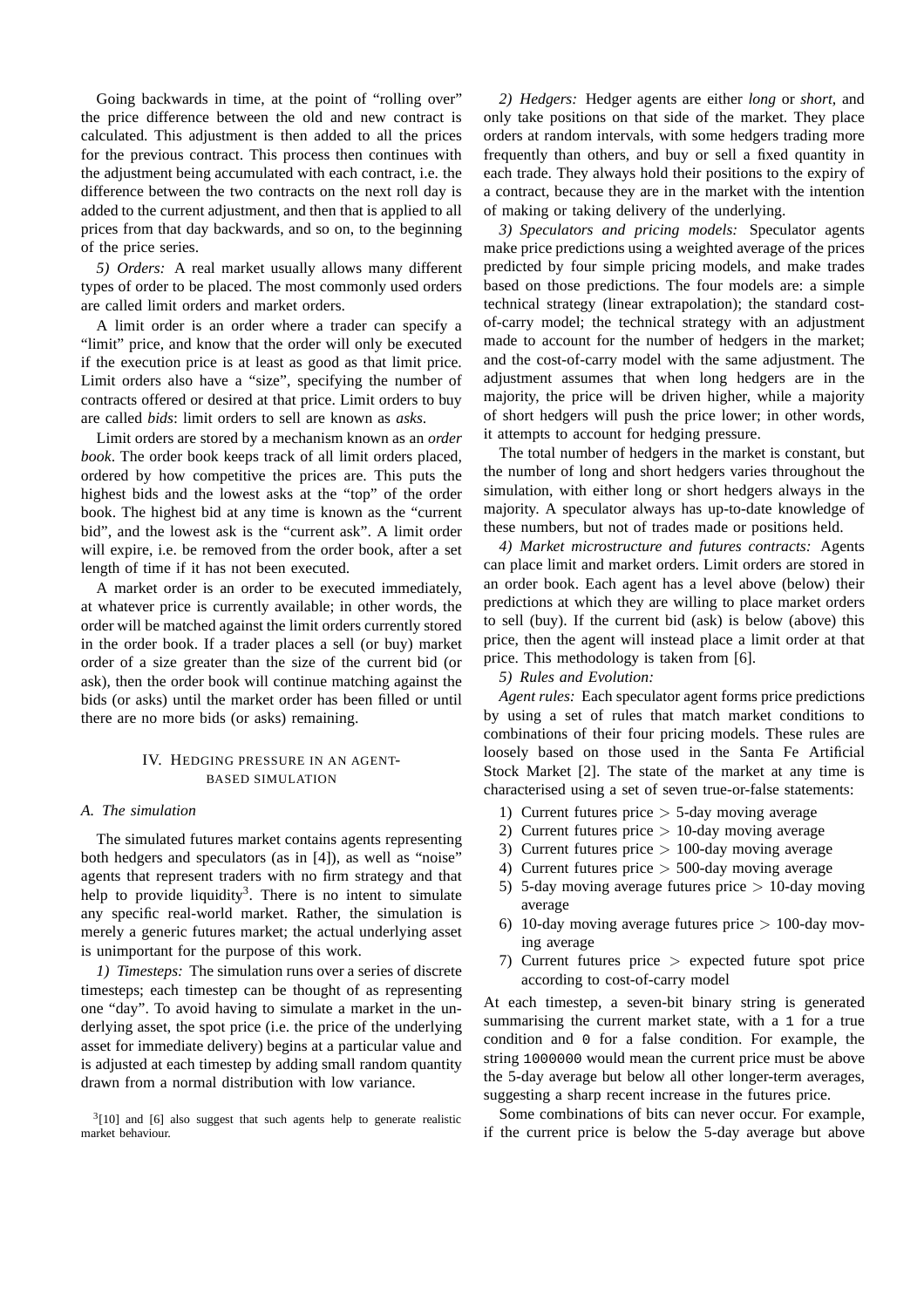the 10-day average, then the 5-day average must be above the 10-day average. After taking all such impossibilities into account, there remain 72 possible market states.

To make predictions, speculators search through their ruleset looking for rules that match the current market conditions. In every rule, each market characterisation statement is associated with a 1, a 0 or a #: a 1 means that the statement must be true for the rule to match, 0 means that the statement must be false for the rule to match, and # means that the statement is ignored (i.e. a "don't-care" symbol). For example, the market condition string 1000000 would be matched by the rules 100#00#, #000000, and 1#0#0##, but not by 100010# or 00#0000. Each agent will be required to include an all-# rule that matches regardless of current market characteristics, so that an agent always has at least one rule with which it can make a prediction.

A rule then associates particular market conditions with a set of four weights. Each weight corresponds to a particular pricing model. Also associated with each rule is a measure of the accuracy of that rule, tracking whether the rule has historically made accurate price predictions.

At the start of the simulation, all values except accuracy will be initialised randomly; accuracy will be set to 0. The four weights will each initially lie in the range  $[0, 1]$ , and then will be normalised to sum to 1.

Overall, a speculator agent consists of fifty of these rules, which should be sufficient to cover a good range of market states and model weightings without being too computationally intensive, and the all-# rule. Each rule has seven market-characterising bits, four floating point numbers representing the weights associated with each pricing model, and a floating point number for the accuracy of the rule.

*Evolution:* A genetic algorithm is used by the speculators to try to improve their rules over time by discarding historically inaccurate rules and generating replacements from combinations of accurate ones. The evolutionary process is similar to that used in the Santa Fe Artifical Stock Market [2].

As the simulation runs, the accuracy of the price predictions is monitored. After a sufficient period of time, it is possible to identify those rules that are consistently inaccurate, and those rules that never get used. Agents evolve by removing such rules and trying new rules in their place, using the process of selection, recombination and mutation.

Selection happens by first creating a pool of every rule used by every agent, and ranking them according to accuracy<sup>4</sup>. The top 20% of this entire set of rules, i.e. the most accurate global 20% of rules, are then used as a pool from which *parents* are selected.

Each agent then evolves independently. An agent will first discard the worst 20% of its rules. Each of these rules is

replaced by a new rule, formed by recombining of a pair of rules from the global pool of parents. Recombination happens as follows: first, a new bit string will generated using uniform crossover on the parent bit strings<sup>5</sup>; next, the floating point numbers representing the weights will be crossed over using an accuracy-weighted average of corresponding values in the two parents; and finally, the accuracy value of the child will be the average of the accuracy of the parents.

Finally, the agent's rules may be mutated, i.e. changed slightly at random. For the bit string, each bit will be changed with a probability of 0.02; any bit to be changed has an equal chance of changing to either of the two values to which it is not currently set<sup>6</sup>. The weights are mutated by "creep" mutation with a probability of 0.02. Any weight to be mutated is changed by adding a number drawn from a normal distribution with variance 0.02. The weights are renormalised to 1 after mutation.

If models that account for hedging pressure do indeed lead to a sustained improvement in prediction accuracy, then rules that give greater weighting to these models would be expected to emerge as dominant in the population. In the real world, traders learn from their mistakes and change their trading methodology over time. A pricing model that yields consistently poor results is unlikely to be used for very long. In analagous fashion, speculator agents in the simulation use evolutionary methods to try to adapt their pricing models to produce more accurate predictions.

*6) Main loop:* Each timestep of the simulation proceeds as follows:

- 1) Update the accuracy of rules that matched the market conditions in the previous timestep, by comparing their predictions with the actual price generated.
- 2) Get market conditions for this timestep.
- 3) Go through all the agents in random order and ask each one to make trades given the current market conditions, price history and order book.
- 4) Get the latest price quote from the order book and add to the historical price history.
- 5) Randomly decide whether to switch between a majority of long hedgers and a majority of short hedgers.
- 6) If necessary, tell the order book to introduce a new contract, and apply back-adjustment to historical prices.
- 7) If necessary, go through the evolutionary process adjusting the rulesets of the speculator agents.
- Add a small random variation to the spot price.
- $\tilde{9}$ ) Proceed to the next timestep.

#### *B. Measurements*

*1) Pricing model weights:* Agents make price predictions by taking a weighted average of the prices predicted by their four models. If the model combinations were random, the average weight of each of the four models across all agents would be  $\frac{1}{4}$ . However, the evolutionary process will favour models that produce accurate predictions at the expense of

<sup>&</sup>lt;sup>4</sup>A rule corresponding to market conditions that have never occurred is deemed to be of lower accuracy than a rule that has matched just once. no matter how inaccurately. This ensures that rules that are never used get eliminated. The warmup period at the start of a simulation makes sure that a good variety of market conditions are generated before any evolution happens, giving rules every chance to be tested.

<sup>&</sup>lt;sup>5</sup>"Uniform" crossover means that each bit in the new bit string will be a corresponding bit from one of the two parents, chosen at random with equal probability.

<sup>&</sup>lt;sup>6</sup>For example, if a bit is currently 1, it could change to either 0 or  $\#$ .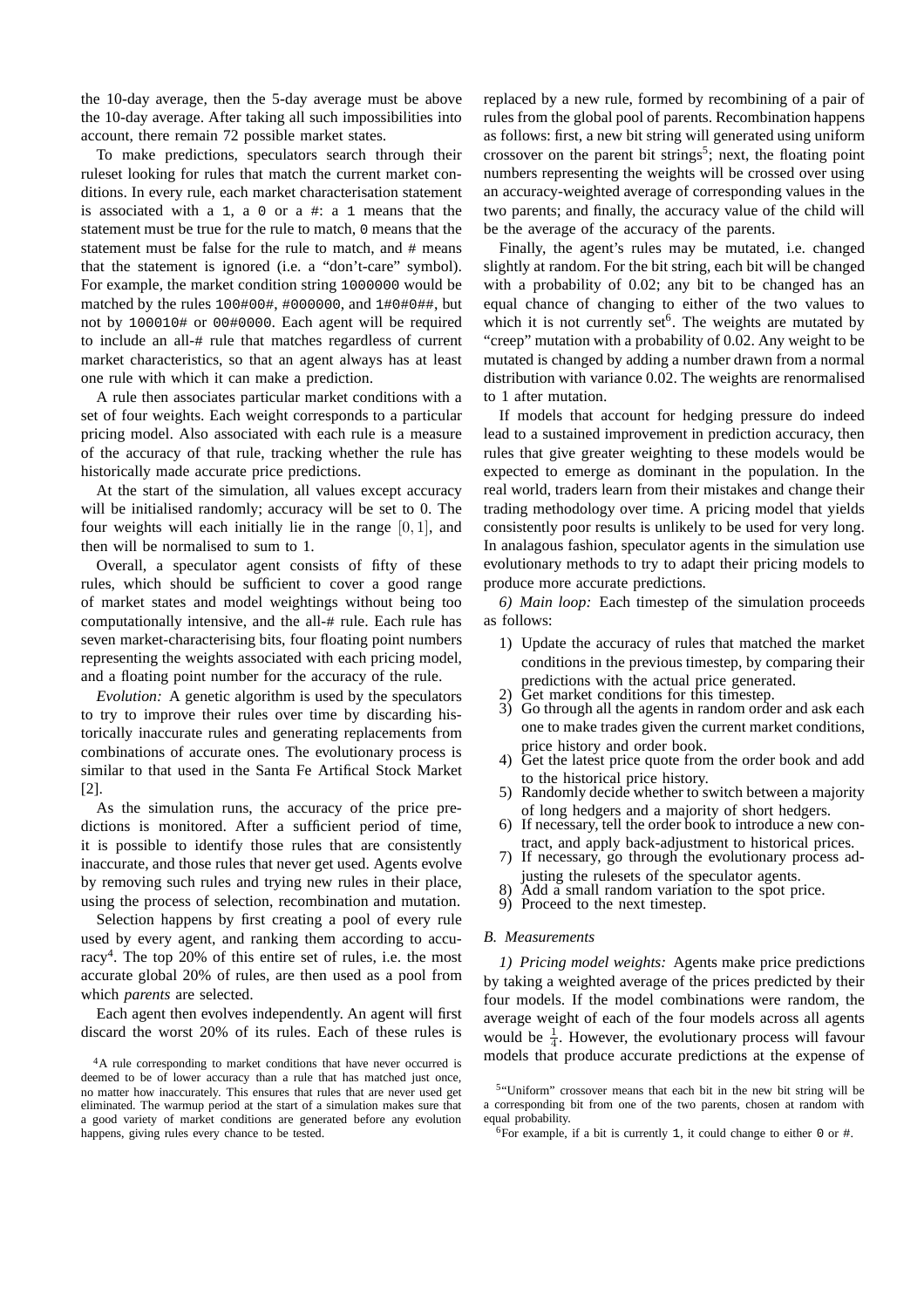less accurate ones, so it would be expected that any more accurate model would, over time, emerge with a higher-thanaverage weight. To monitor this, the weights used to make predictions at each timestep are collected for later analysis. It would be reasonable to expect a pricing model to be more successful under some market conditions than under others. Information about the market conditions at each timestep will therefore be collected alongside the weights used.

*2) Processing of results:* The results will be collected from simulations run for 28,000 timesteps — see Section V-A. There will be a warmup period to give the simulation time to generate a wide variety of market conditions, testing as many rules as possible before the evolutionary process begins. After that, the main part of the simulation will commence, with evolution happening at regular intervals. Finally, the results will be collected in a "warmdown" period of each simulation run, during which evolution will halt, keeping the set of trading rules fixed in each agent; at each timestep during this period, every rule that a speculator uses to make a prediction will be stored, along with the market conditions for that timestep.

The processing of these results for later analysis will then proceed as shown in Figure 1. The rules will be examined to find the ten most accurate speculator agents, i.e. the ten speculators whose rules were most accurate on average. The complete set of rules used by these agents will then be collected together. This set of rules will be separated according to the market conditions at the timestep when each rule was used, so that all the rules used when the market was in a particular state are together.

Now we take the set of rules for a particular market condition. Each rule contains four numbers which are the weights given to each pricing model. For each pricing model, the set of weights for that model from all rules in the set is averaged, to give us a final set of four numbers, one for each model. This is done for every market condition, resulting in four numbers for each of the 72 market conditions. For any one experiment, 50 such simulations will be run, to give a final total of 288 (72 market conditions  $\times$  4 pricing models) 50-element vectors.

## V. PROPERTIES OF THE EVOLUTIONARY SIMULATION

## *A. Parameter choice and sensitivity*

The warmup period had to test as many market conditions as possible, and after some testing, 4,500 timesteps was found to test over 70 of the possible 72 conditions on average, and this was judged to be good enough. The main part of the simulation was chosen to be 16,000 timesteps, with evolution occurring every 2,000 timesteps—while this may not seem to produce many evolutionary phases, it was found that beyond this point, the population of rules began to lack diversity, making further evolution ineffective. The warmdown period was chosen to be 7,500 timesteps, which was easily sufficient to test the rules that had been produced. This gave a total of 28,000 timesteps per run of the simulation, roughly equivalent to 80 "years".

The total number of agents in the simulation was chosen to be 100. This produces a good variety of strategies, gives the market sufficient liquidity, and keeps the running time of the simulation at a practical level. It is comparable to the number of agents used in similar work, e.g. [2], [16]. Running the simulation with 150 agents produced almost identical results, and reducing the number to 50 had little effect.

### *B. Evolution*

The evolutionary process plays a major role in the simulation. The evaluation of pricing models depends on the idea that inaccurate rules will get discarded and better ones will be found. It was decided that agents would evolve simultaneously: every 2,000 timesteps the simulation is interrupted and every agent updates (evolves) its ruleset. Changing this so that agents have a 1 in 2,000 chance of evolving at every timestep had a noticeable effect, but did not significantly change the overall conclusions. It is likely that any difference was due to a faster rate of change, as accurate rules will be capable of "reproducing" sooner, and thus will come to dominate the parent pool more rapidly.

It may be that the success of a particular model will vary over time. For example, as a model becomes dominant (i.e. has a much higher weighting than the other models), it will be trading mostly against itself, which it may find more difficult than trading against others and so its accuracy will decrease and allow other models to re-emerge.

The fitness of a rule is based on its historical accuracy. Each rule stores a number representing this accuracy; the smaller the number, the more accurate the rule. At each timestep, any rule that matched the market conditions at that timestep will update its accuracy by taking a weighted average of two numbers: the previous accuracy measurement; and the absolute difference between the rule's predicted price and the actual price from the simulation. After some experimentation, it was found that making one weight substantially higher or lower than the other did have a significant effect on the results. For the simulations described here, it was decided to make the weights equal. The length of time taken for a change in the quality of a rule's predictions to be reflected in the accuracy measure depends on these weights; this choice balances the conflicting desires to have accuracies as up-to-date as possible and yet not entirely ignore historical information.

The rules of each speculator are initialised randomly to avoid producing agents that are too similar to each other. There is therefore no guarantee that the space of possible rules will be well covered. However, testing the simulation with rules initialised systematically — ensuring good coverage across the rulespace — yielded no difference in results. This suggests that there are sufficient rules and agents for random initialisation to be effective.

The contracts in the simulation are available for 32 timesteps each with a small overlap between contracts, and can be thought of as "monthly". The simulation was also tested with much longer "biannual" contracts and this did make a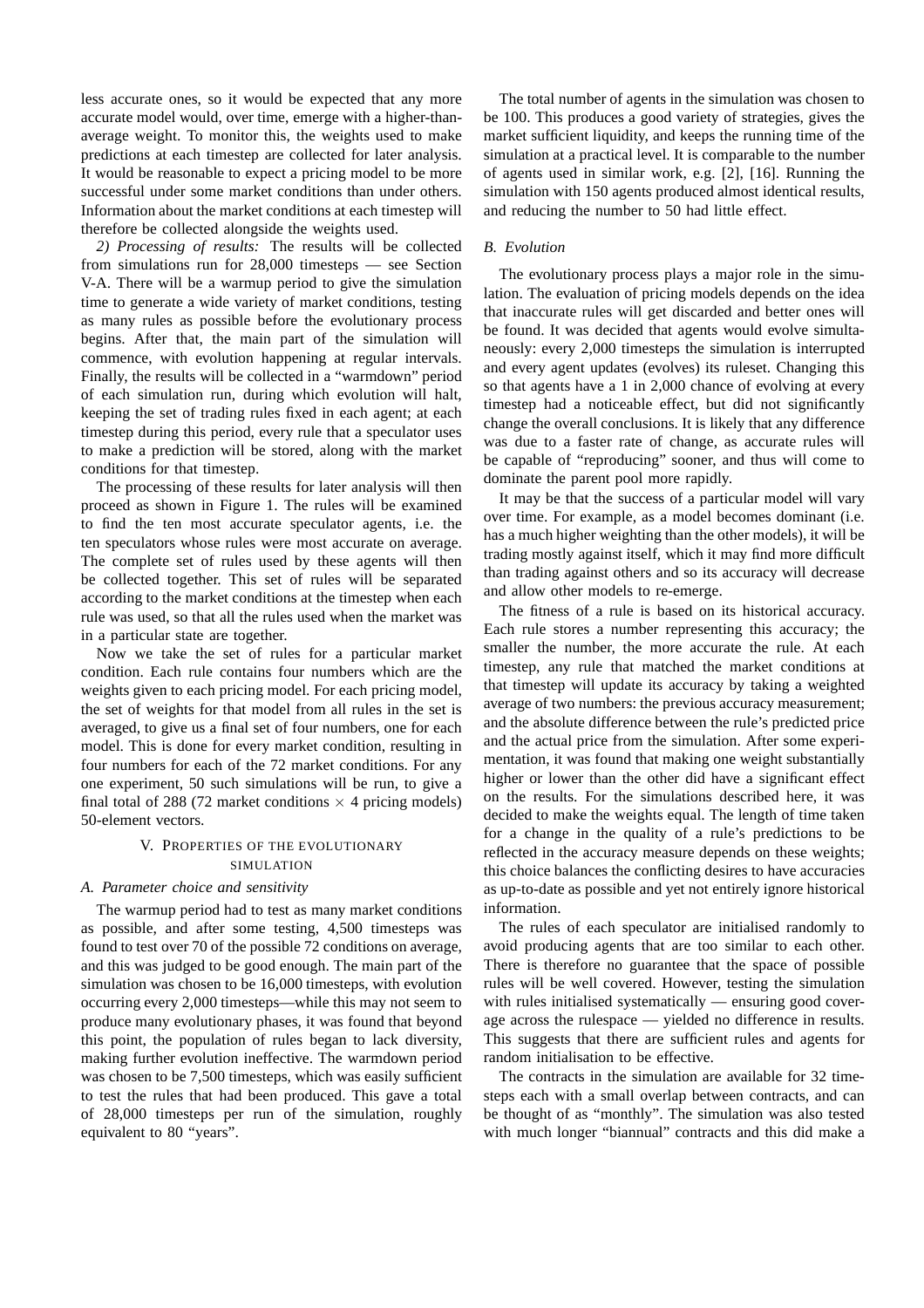

Fig. 1. Diagram showing the process by which the results of the simulation are broken down to a set of 288 50-element vectors for analysis. See Section IV-B.2 in the text for an accompanying description.

noticeable difference, but monthly contracts are a reasonable assumption for a futures market<sup>7</sup>.

#### *C. Stability and realism*

The simulation must be both stable and realistic: in particular, the distribution of returns generated by the simulation should be similar to those found in real markets.

The returns distribution of a sample run of the simulation is shown in Figure 2, along with the returns distributions for various real futures markets. It is clear that the distributions of real markets vary widely. The simulation is probably closest to the distribution of corn futures. A ranked T-test comparison of 500 returns with the corn market gives a pvalue of 0.44, indicating no significant difference in the two markets.



Fig. 2. The rates-of-return distributions for the simulation (topleft) and for various real futures markets. Each histogram shows 5000 daily percentage returns on identical axes, using identical bins. (Source: Commodity Research Bureau, www.crbtrader.com)

<sup>7</sup>Real futures markets with monthly contracts include crude oil, gold, copper, rubber, eurodollars, live cattle and the Mexican peso-U.S. dollar exchange rate.

## VI. HEDGERS IN THE MARKET

## *A. Hedgers on one side of the market*

Having shown the simulation approximates some reasonable market, and having gained an understanding of how important the various parameters are and how the simulation behaves, we can change specific elements of the simulation in an attempt to tell us something about real markets.

The first test was to look at the basic effect of hedgers on prices. The simulation was first run with 5 long hedgers and no short hedgers, then with 5 short hedgers and no long hedgers. In both cases, the simulation ran for for 5,000 timesteps, without evolution, using 25 speculators and 75 noise traders. The resulting back-adjusted prices for the first case are shown in Figure 3. The graph shows that, in isolation, long hedgers cause an upward price drift. Similarly, short hedgers cause a downward price drift. This is exactly what would be expected according to the definition of hedging pressure.



Fig. 3. Back-adjusted prices for a simulation with only speculators, noise traders and long hedgers. There is a clear overall trend upwards, as would be expected.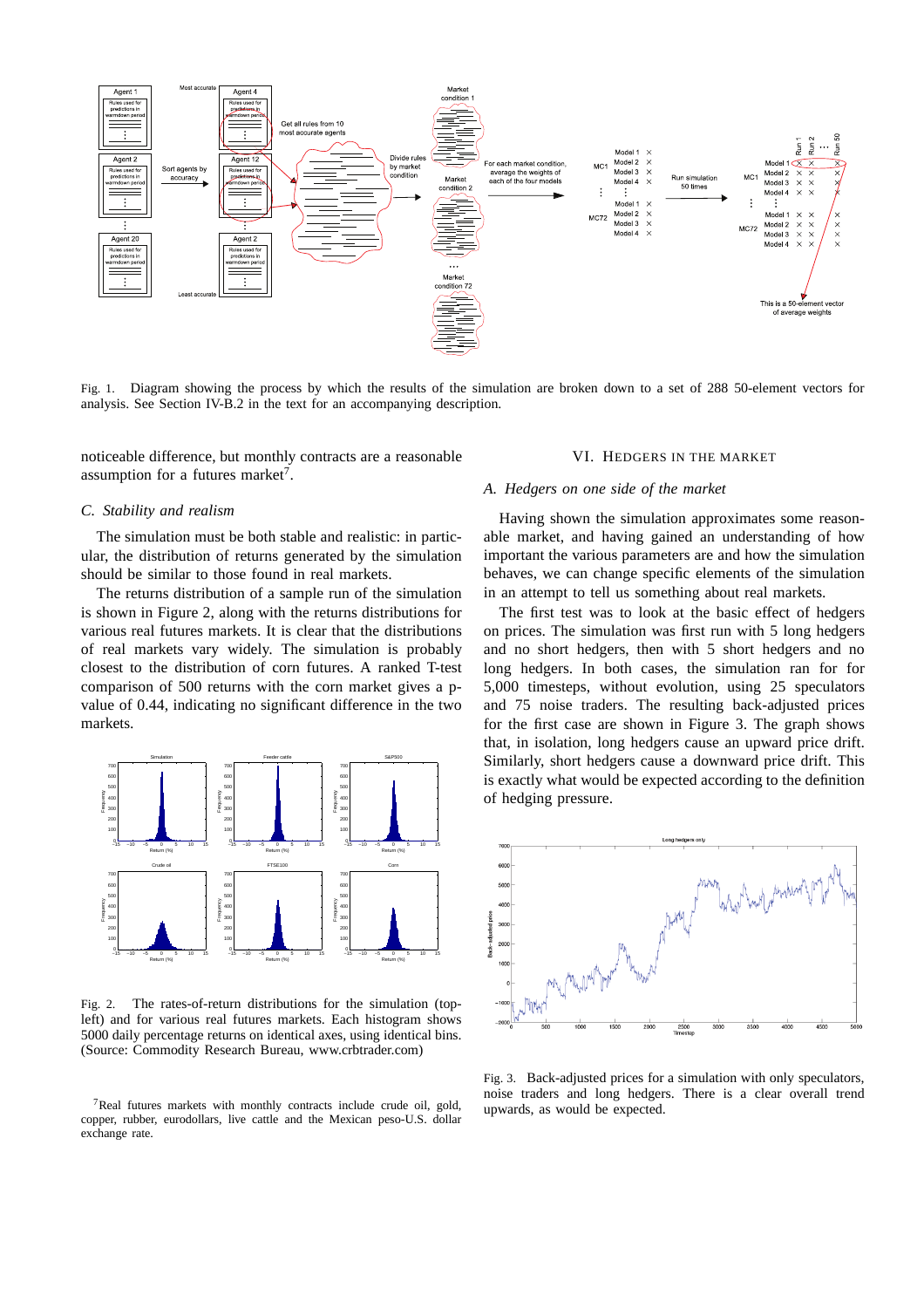## *B. Equal numbers of hedgers on both sides of the market*

The next test looked at the overall effect of hedger agents when there are equal numbers of hedgers on both sides of the market, minimising any possible hedging pressure effects. The simulation was run with a total of 10 hedgers, then with 20, 30, 40, and finally 50, always with equal and constant numbers of long and short hedgers. This removed hedging pressure adjustments from the price predictions. The remainder of the total of 100 agents was made up of 25% speculators and 75% noise traders.

For each number of hedgers, the simulation was run 50 times (28,000 timesteps each time). All settings were as described in Sections IV and V. During the warmdown period the simulation collected the average weights given to the four models (producing 50-element vectors as described in Section IV-B.2), and the predictions made by each model at each timestep. The average weights were then analysed to see how they were distributed between the pricing models.

For the purposes of this analysis, the market conditions were divided into three categories, chosen due to clear differences when looking at the results.

- 1) A strong recent downward trend.
- No strong recent trend.
- 3) A strong recent upward trend.

With equal numbers of long and short hedgers, the weights given to the models that account for hedging pressure were roughly equivalent to the weights given to their counterparts that make no adjustment.

## VII. MAIN RESULTS

### *A. Hedging pressure*

Finally, the effect of hedging pressure itself could be explored. The aim was to examine whether futures prices can more accurately be predicted when the proportion of hedgers present in the market is taken into account, and to see if price feedback from interactions between traders negates any advantage that may accrue.

The simulation was run many times using differing numbers of hedgers. If hedging pressure does have a significant effect on prices, then the models that try to account for this effect should be more accurate, and should thus evolve to have greater weight than models that do not take account of hedgers. It would also be expected that when the overall proportion of hedgers in the market is low, the models that take no account of hedgers will be more successful than when the number of hedgers is high.

This can be summed up with the following null hypothesis:

• The number of hedgers in the market has no effect on the relative success of the models in the simulation.

To test this, the simulation was run with 5, then with 10, then 15, 20, 25, 30, 35, 40, 45 and 50 hedgers, with the remainder of the total of 100 agents always made up of 25% speculators and 75% noise traders. The total number of hedgers will remain constant throughout any one simulation, but the number of long and short hedgers will vary randomly

over time to allow for possible hedging pressure in both directions.

As in Section VI-A, the simulation was run 50 times for each number of hedgers, for 28,000 timesteps each time. During the warmdown period the simulation collected the average weights given to the four models (producing 50 element vectors as described in Section IV-B.2), and the predictions made by each model at each timestep. The average weights were then analysed to see which models were given most weight, and the predictions examined to see how accurate each model was and confirm that the most accurate models were indeed given most weight.

## *B. Results*

Table I gives the average weights for each of the three categories (as in Section VI-B) for each possible number of hedgers. The weights show that the models that account for hedging pressure are consistently given *less* weight than their counterparts that make no attempt to account for hedging pressure. This is the opposite of the expected result.

Also apparent is that cost-of-carry models are always given greater weight than the pure technical models. However, they are given less weight as the number of hedgers goes up, particularly in market condition categories 1 and 3; the lost weight is spread between the two pure technical models. In market condition category 2, the difference between the models is less, and remains largely unchanged no matter how many hedgers are in the market.

## VIII. CONCLUSIONS, DISCUSSION AND FURTHER WORK

There are two issues here: the quality and efficacy of the futures market simulation, and the questions surrounding hedging pressure within that simulation. The overall structure of the evolutionary simulation seems to be adequate to create a vibrant marketplace displaying plenty of liquidity and allowing agents to use a number of different strategies.

The questions surrounding hedging pressure are harder to answer. The results in Section VII-B suggest that in a marketplace where some proportion of traders are trying to account for hedging pressure effects, those effects do not exist, and that the traders could probably produce more accurate predictions without making these adjustments.

Were the pricing models were too simple to exploit the hedging information? The simplicity and absolute accuracy of the pricing models is not what is being tested here: what matters is whether including an adjustment for possible hedging pressure effects produces more accurate predictions than when not including this adjustment. In the tests here, the adjustment did not lead to even slightly more accurate predictions, as might have been expected.

It is curious that an increased number of hedgers leads to lower overall accuracy, and better relative accuracy of the pure technical models in comparison to the cost-of-carry models. Perhaps the most likely explanation is that with more hedgers in the market there are fewer speculators, and thus fewer different rules. This would reduce the size of the